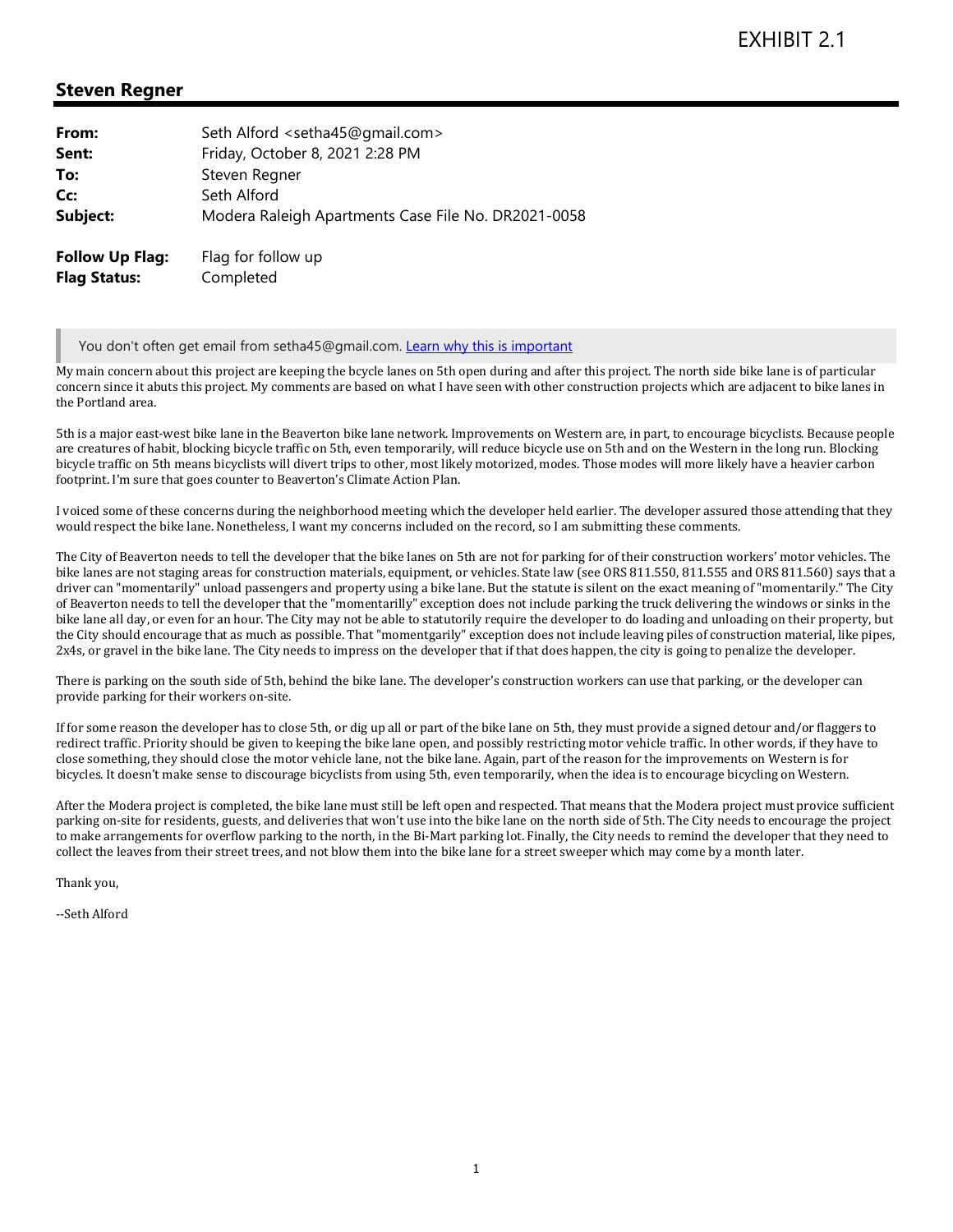## **Steven Regner**

| From:                  | Kappler, Richard <richardkappler@corban.edu><br/>Wednesday, October 20, 2021 8:48 PM</richardkappler@corban.edu> |
|------------------------|------------------------------------------------------------------------------------------------------------------|
| Sent:                  |                                                                                                                  |
| To:                    | Steven Regner; Mailbox CDD Planning                                                                              |
| Subject:               | Beaverton Case File No.: DR2021-0058                                                                             |
| <b>Follow Up Flag:</b> | Flag for follow up                                                                                               |
| <b>Flag Status:</b>    | Flagged                                                                                                          |

Some people who received this message don't often get email from richardkappler@corban.edu. Learn why this is important

## Dear Beaverton,

Concerning the following:

Project Name: Modera Raleigh Case File No.: DR2021‐0058

Please tell TriMet to immediately reroute buses 1 and 45 as shown in the early 2020 TriMet public plan that was shown at a public meeting in southwest Portland. It called for bus 1 to stay on SW Vermont Street and then go south on SW Oleson Road to Washington Square. TriMet bus 45 was called for being rerouted to connect the Clackamas Town Center to downtown Beaverton by using the Sellwood Bridge and by going through Garden Home to get to the West 5 District and then to downtown Beaverton. Please keep bus 53. Please make the bicycle crossing into a better one on SW 5th Street.

Please do not allow any more (subsidized and free) car parking on SW 5th Street than there currently is as of 2021. This project needs to have Oregon White Oak and Pacific Madrone trees planted along the north side of SW 5th Street. The project needs to plant very tall trees such as Incense Cedar on the east side of Western Avenue along. Shrubs such as the official state flower of Oregon, which is Oregon Grape, are needed to be planted. Please ask Beaverton to reduce the off‐street maximum and minimums for car parking for new developments and to ban any future construction of car dealerships, drive-thrus, and strip clubs.

The bicycle lanes on 5th Street need to be fully open during and after this project. The north side bike lane is of particular concern since it abuts this project. My comments are based on what I have seen with other construction projects which are adjacent to bike lanes in the Beaverton and Portland area.

5th is a major east-west bike lane in the Beaverton bike lane network. Improvements on Western are, in part, to encourage bicyclists. Because people are creatures of habit, blocking bicycle traffic on 5th, even temporarily, will reduce bicycle use on 5th and on the Western in the long run. Blocking bicycle traffic on 5th means bicyclists will divert trips to other, most likely motorized, modes. Those modes will more likely have a heavier carbon footprint. I'm sure that goes counter to Beaverton's Climate Action Plan.

I voiced some of these concerns during the neighborhood meeting which the developer held earlier. The developer assured those attending that they would respect the bike lane. Nonetheless, I want my concerns included on the record, so I am submitting these comments.

The City of Beaverton needs to tell the developer that the bike lanes on 5th are not for parking for their construction workers' motor vehicles. The bike lanes are not staging areas for construction materials,

1